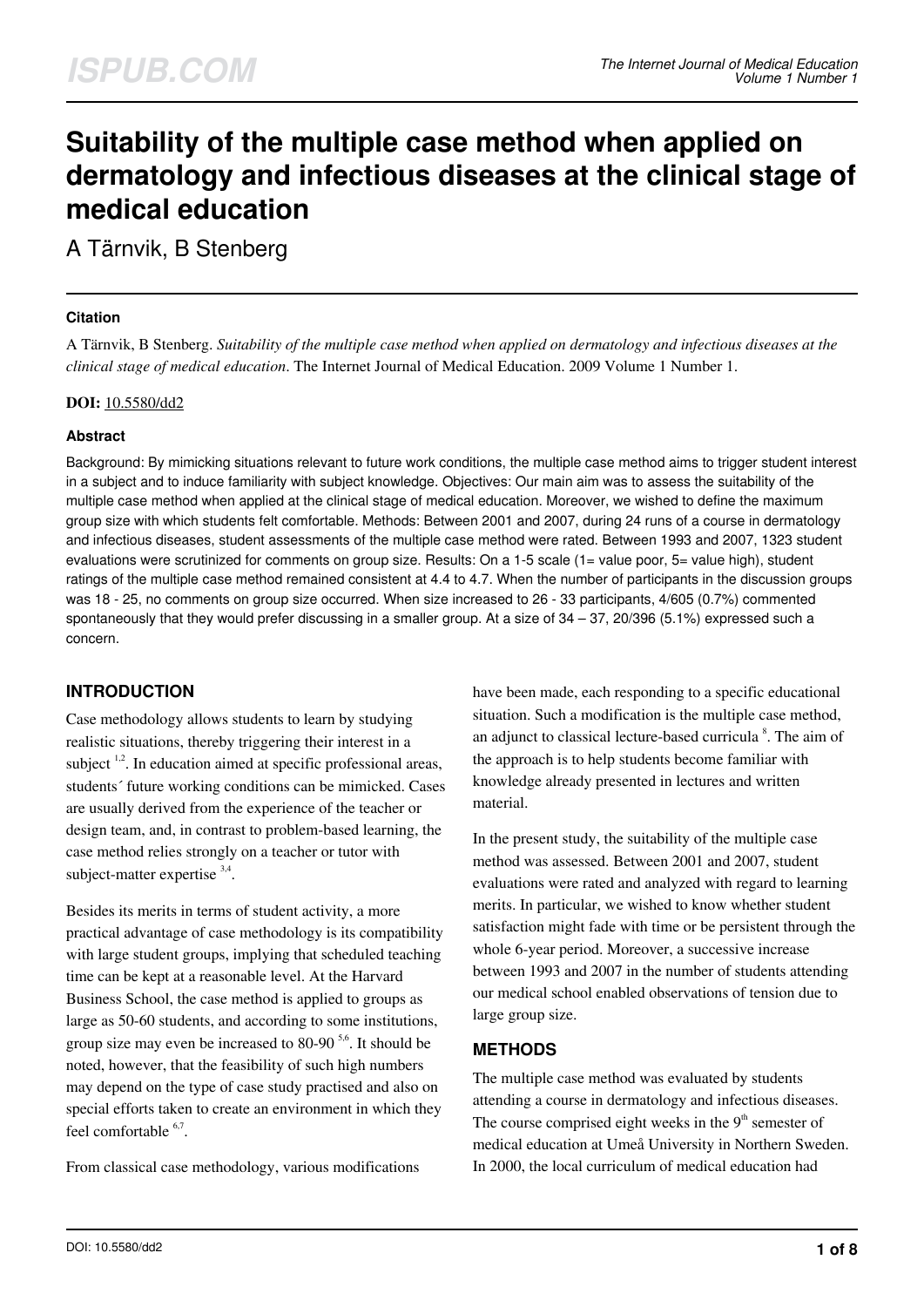undergone revision towards more case-based studies, with a corresponding reduction of lectures. A 2-year preclinical and a 4.5 year clinical period were kept non-integrated. Along with lectures and multiple case sessions of the present course, students were scheduled for clinical placement at the unit of dermatology and the unit of infectious diseases of the University Hospital of Umeå. Within their placement periods, students received bedside teaching.

A lecture-case discussion approach was here applied to a number of issues, each of which comprised 2 to 6 hours of lecturing and assignments for a 1 to 4-hour (usually 2 hour) case session. Although most sessions were chaired by one clinical teacher, 3 out of 13 sessions involved two facilitators, due to a demand for widened subject expert knowledge. Altogether, 18 different facilitators were involved during the 6-year period, none of whom had undergone formalized education on the method.

At the very beginning of a course, the lecture/case discussion approach was explained and a suggestion on student and teacher behaviour during case sessions was presented. Before each session, students received handouts with a varying number of cases for individual preparation, as here exemplified.

A 54-year-old woman is hospitalized with a one-day history of high fever, sore throat, vomiting, and coughing. On admission, despite intake of paracetamol, her temperature is 40ºC. She is hoarse although not breathless and is suffering from impaired swallowing. Her oral cavity shows pharyngeal redness and her tonsils appear somewhat enlarged. Neck palpation shows bilateral tenderness and pulmonary auscultation shows slightly decreased breath on her basal right side. One day upon admission, the bacteriological laboratory reports the presence in blood culture of gram negative rods.

Figure 1. Typical example of the multiple case method applied on infectious diseases.

A young woman seeks attention at her primary health centre due to itching eczema. Her occupation at a hamburger restaurant includes preparation of food, washing-up and cleaning. Since high school and in winter-time in particular, her hands (back of hands and fingers) have been dry and chapped. Her present hand eczema appeared within two months of employment at the restaurant. She worries over her present way of life and future professional options. She would like to stay within food business and become an

educated cook. She previously underwent shoulder and back tattooing and displays piercing in the wing of her nose, in ears and through her tongue and lower lip.

## **Figure 1**

Figure 2. One of four cases included in a two-hour session on dermatology.



During each session, a student was called on to present the case, including analysis and suggested handling. The presentation was followed by a discussion, in which the teacher´s role was restricted to time-management, encouraging student interaction and contribution with additional information on the case. In one session, the format was varied insofar as four students were called to discuss a case in front of their peers, followed by a general discussion. All sessions closed with the teacher giving her personal opinion and explaining what happened when the case occurred in reality.

Written evaluation forms, designed by the teachers in concert, were distributed at the beginning of a course and anonymously collected at the end of the course, after the final examination. Criteria for student rating were kept intact during the study period, as well as questions related to quality of the lecture/multiple case approach. Students were asked to give their view and comments on the organization of the course, on lectures/seminars and on teachers´ attitudes. A question was formulated "If you were assigned the task of facilitating during the next run of the course, what changes would you like to do?"

A written test was performed as a final examination of each of 24 runs of the course in 2001 – 2007. In around twenty clinical scenarios, diagnostic and therapeutic considerations were asked for.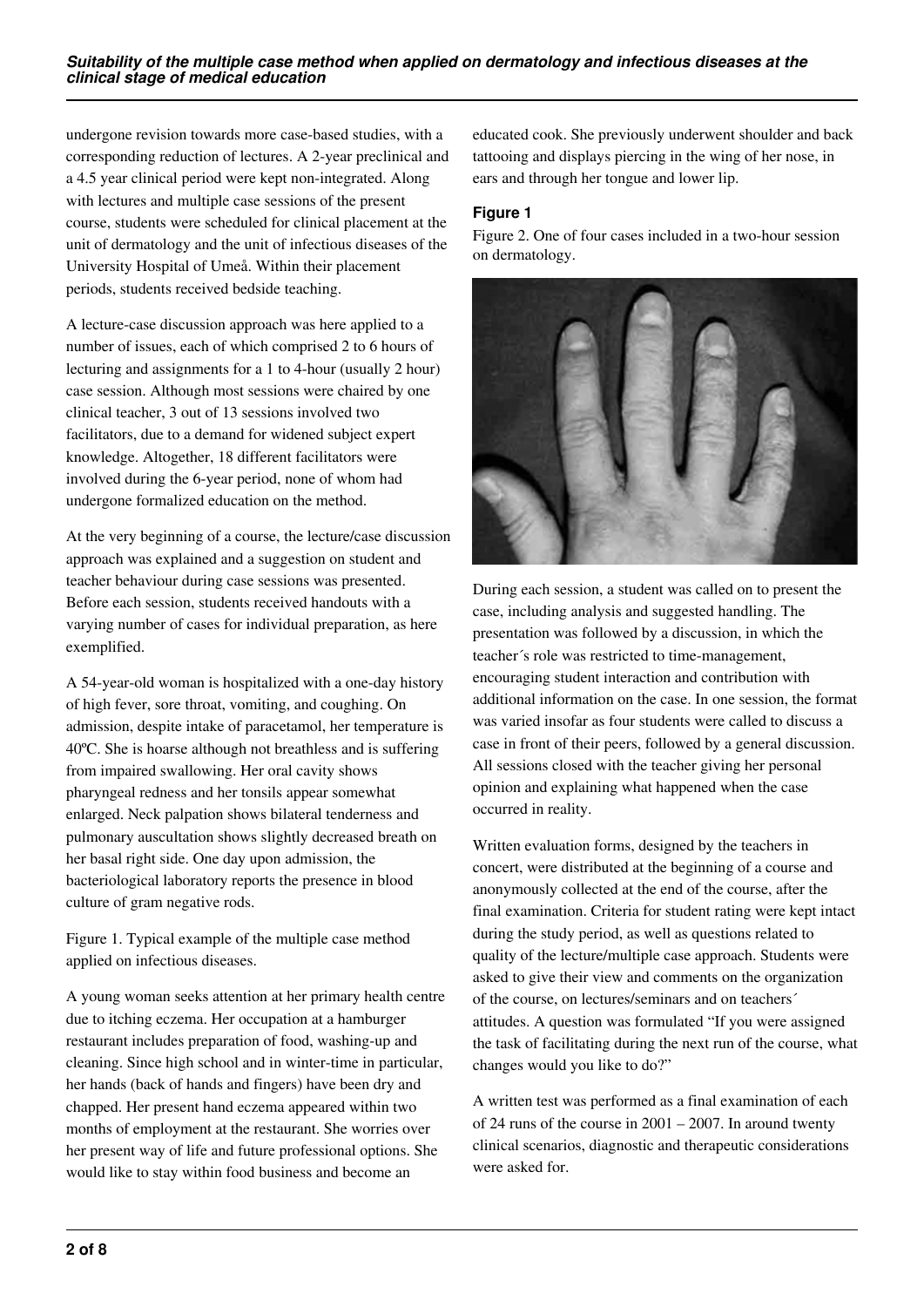During the period  $2001 - 2007$ , groups attending the multiple case sessions varied from 24 to 37 students. To widen the base of student comments related to group size, we also scrutinized evaluations during the preceding 8-year period, when the multiple case method was used in an infectious diseases course with smaller group sizes (down to 18 participants).

For statistical analysis, comparison of the distribution of scores in different time periods (Table 1) was done using the Kruskal-Wallis test. Comparison of proportions (Table 2) was done by Chi-2 test.

Ethics approval: According to the Swedish law for research ethics (2003, revised in 2008, Swedish Government bill 2007/09:44), anonymous forms without sensitive personal data can be used without approval from a research ethics committee.

# **RESULTS**

During the 2001 – 2007 period, 779 students attended the case sessions. Of these, 629 (80.7%) completed evaluation forms. When the educational value of the sessions was assessed on a 1-5 scale, a mean score of 4.6 was obtained (Table 1).

# **Figure 2**

| <b>Time</b><br>period            | Students assessment of the educational value |                         |                         |                |     |     |                                            |                                                  |               |  |  |
|----------------------------------|----------------------------------------------|-------------------------|-------------------------|----------------|-----|-----|--------------------------------------------|--------------------------------------------------|---------------|--|--|
| From<br><b>August to</b><br>June | Group<br>size.<br>mean<br>(range)            | Score                   |                         |                |     |     | No of<br>sessions<br>per run of<br>course. | No of students<br>answering<br>/ total number of | Mean<br>score |  |  |
|                                  |                                              | $\overline{1}$          | 2                       | 3              | 4   | 5   | range                                      | students                                         |               |  |  |
| 2001-2002                        | 27.25<br>$(24-31)$                           | o                       | $\theta$                | $\overline{2}$ | 30  | 53  | 13                                         | 85/109<br>(78.0%)                                | 4.60          |  |  |
| 2002-2003                        | 31.0<br>$(26-36)$                            | $\bf{0}$                | $\overline{2}$          | 8              | 40  | 50  | $10 - 11$                                  | 100/124<br>(80.6%)                               | 4.38          |  |  |
| 2003-2004                        | 30.25<br>$(29-32)$                           | $\overline{2}$          | $\ddot{\mathbf{0}}$     | 5              | 28  | 60  | $9 - 10$                                   | 95/121<br>(78.5%)                                | 4.49          |  |  |
| 2004-2005                        | 35.25<br>$(34-36)$                           | $\theta$                | $\theta$                | 5              | 44  | 74  | $9 - 10$                                   | 123/141<br>(87.2%)                               | 4.56          |  |  |
| 2005-2006                        | 36.0<br>$(34 - 37)$                          | $\ddot{\mathbf{0}}$     | 1                       | 2              | 33  | 84  | $9 - 11$                                   | 120/144<br>(83.3%)                               | 4.67          |  |  |
| 2006-2007                        | 35.0<br>$(31 - 37)$                          | $\Omega$                | $\theta$                | 3              | 23  | 80  | 9                                          | 106/140<br>(75.796)                              | 4.73          |  |  |
| <b>Total</b>                     | 32 46<br>$24 - 37$                           | $\overline{\mathbf{2}}$ | $\overline{\mathbf{3}}$ | 25             | 198 | 401 | $9 - 13$                                   | 629/779<br>(80.7)                                | 4.58          |  |  |

 $* 1 =$  value poor;  $5 =$  value very high

Table 1. Student long-term assessment of the multiple case method when applied on infectious diseases and dermatology at the clinical stage of medical education

During the  $2001 - 2007$  period, the mean score of one-year intervals varied from 4.4 to 4.7. When the distribution of

scores was compared among different years, a significant difference was found only between the 2002-2003 and 2005-2006 intervals, the latter showing a higher score (p <.05). Thus no decline of satisfaction occurred with time. On the contrary, long-term persistence in terms of student satisfaction was demonstrated.

In their comments several students expressed satisfaction without explanation, whereas others explained briefly why the lecture/multiple case approach was appreciated. The latter comments were collated. Merits in terms of efficient learning, stimulation of interest and encouragement of immediate reading were discerned.

# **EFFICIENCY FOR LEARNING**

By covering a wide variety of issues, the lecture/multiple case approach helps student manage a voluminous course content. Case sessions offer rich opportunities for questions and discussion and for clarifying thoughts.

Citations found in student evaluations:

- "the approach is the most valuable moment of the course"
- "the approach is crucial to gain clinical insight"
- "through the case discussions I learned a lot"
- "the case discussions were great as a means of learning"
- $\bullet$  "the approach is rewarding provides opportunities to ask questions after reading"
- "the approach is a prerequisite for assimilation of such a comprehensive material in an 8-week period"

# **STIMULATING WAY OF LEARNING**

By bringing students closer to real work settings, the approach stimulates learning. In case sessions, various aspects are introduced, such as ethics, genus, law and human relationships. The multiple case approach allows rich opportunities for such angles to appear. Maybe most rewarding, the approach was found to be enjoying.

Citations found in student evaluations:

• "the approach affords new angles"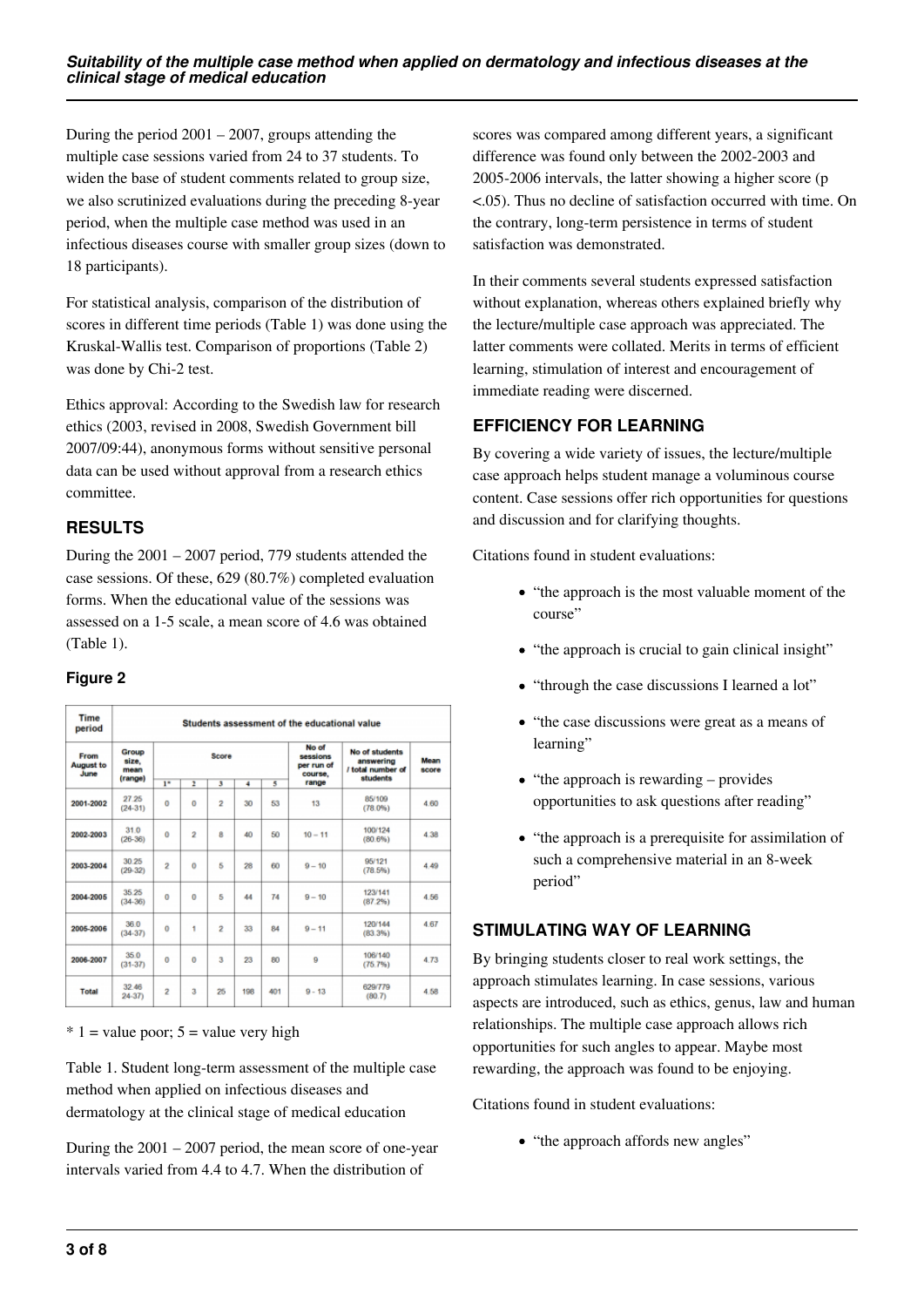- "the case discussions worked and were more enjoying than were the lectures"
- "the case discussions helped me keep up the steam"
- $\bullet$  "the case discussions varied widely in approach stimulating"
- "the case discussions motivate reading"
- "the approach is student-activating"

## **ENCOURAGEMENT TO LEARN ALREADY FROM THE START OF COURSE**

By offering opportunities for work on cases applicable to various learning issues, the multiple case approach will encourage continuous reading, thus counteract a proneness to postpone reading till the time of examination.

Citations found in student evaluations:

The approach

- "implies that you will read continuously"
- "pushes me to read"
- "made me get something done"
- "encouraged me to keep up with the course"
- "encouraged me to read the material in advance"
- "made me feel well prepared for the final test"

Figure 3. Merits of the lecture/multiple case approach as illustrated by citations found in student evaluations

During the  $2001 - 2007$  period, group sizes successively increased from a mean of 27 students in the first interval to 35 students during the last interval. To widen the study, we included the preceding 8-year period, when the method was applied to a course restricted to infectious diseases. During the whole 14-year period, groups increased successively from 18 to 37. We scrutinized all comments made in reply to questions on course organization in general and case discussion in particular. Comments specific to group size were not solicited, which means that all such comments were spontaneous. During the period, 1323 of 1602 students (82.6 %) completed written evaluations at the end of course. Of these, 24 (1.8%) commented that a smaller group size would

have been preferable (Table 2). Of 322 students participating in groups of  $18 - 25$ , none commented on group size. At sizes of 26 - 33 students, 4 of 605 (0.7 %) students commented that they would have preferred to participate in a smaller discussion group. At a group size of 34 – 37, 20 of 396 (5.1 %) students delivered such comments.

## **Figure 3**

Table 2. Relationship between group size in case discussion and occurrence of negative comments in student evaluations.

| Group size | Total no | No of students completing evaluation Total no of students Response rate<br>No (%) commenting that<br>a smaller group would<br>preferable |     |       |  |
|------------|----------|------------------------------------------------------------------------------------------------------------------------------------------|-----|-------|--|
| $18 - 21$  | 96       | $0(0\%)$                                                                                                                                 | 118 | 81.4% |  |
| $22 - 25$  | 226      | $0(0\%)$                                                                                                                                 | 260 | 86.9% |  |
| $26 - 29$  | 322      | 3(0.9%                                                                                                                                   | 389 | 82.8% |  |
| $30 - 33$  | 283      | 1(0.4%                                                                                                                                   | 370 | 76.5% |  |
| $34 - 37$  | 396      | 20(5.1%                                                                                                                                  | 465 | 85.2% |  |
|            |          |                                                                                                                                          |     |       |  |

The proportion of negative comments was significantly higher among students in groups of  $34 - 37$  than in groups of any of the smaller sizes ( $p < .001$ ). Up to a size of 30 – 33, there was no significant difference among group sizes in proportion of negative comments, not even between a group size of size 18-21 and a size of 30-33 ( $p = .35$ ).

Some students preferred a smaller group to make the discussion more open and less exam-like, whereas others perceived that a large group size rendered the discussion chatty. Two students commented that the environment was favourable in spite of a high number (35 and 36, respectively) of students.

# **CRITICAL COMMENTS**

Within groups of 29 to 37 students, concern was expressed with regard to large group size. Discussions became severely restricted and also less constructive. Students felt less comfortable.

#### Citations:

Our large group size made discussions

"resemble examination rather than provide excellent learning opportunities" (29)\*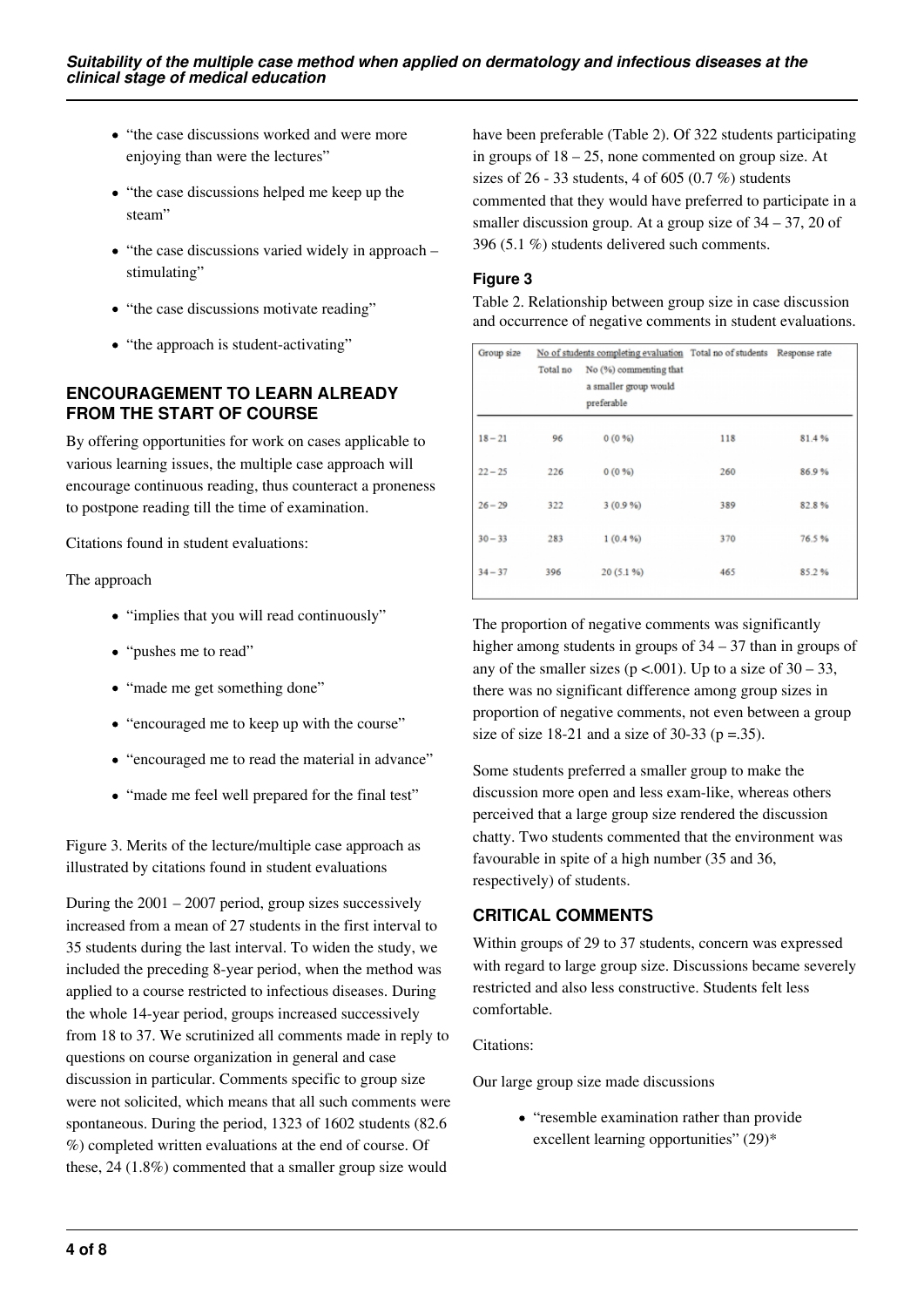- $\bullet$  "become less open" (29)
- $\bullet$  "resemble high school test of home work" (36)
- "be somewhat chatty and less effective" (37)
- "be occasionally irritating, people questioning my points before I completed" (34)
- "less active since many students feel worried about their answers" (36)

\* Size of group in which the commenting student participated

# **ENCOURAGING COMMENTS**

Exceptionally, students expressed their feeling of a relaxed atmosphere in spite of large group size.

#### Citations:

Despite our large group, the atmosphere was

- $\bullet$  "fine, not intimidating" (36)
- $\bullet$  "relaxed" (35)

\* Size of group in which the commenting student participated

Figure 4. Comments related to group size found in student evaluations.

On two occasions, when group size increased from a mean of 30 to 35 students, facilitators decided to divide the group in two, despite the increased work load. This signified that there was a concern from the facilitators about large group size.

A final examination of each of 24 runs of the course in 2001 – 2007 was performed as a written test. Ninety-eight percent of the students attended the test; the remaining students offered a new opportunity three weeks later. Reasons for absence were not asked for. The mean test score was 85 %, and more than 98% of the students achieved 70 %, a level set in advance as the limit required to pass.

# **DISCUSSION**

Our results provided extended experience on case-discussion learning in general and the multiple case method in particular. Student satisfaction and test results were found to be consistently high during 24 runs of a course including

more than one clinical discipline and a large number of facilitators. Thus no decline in students´ rating occurred with time, indicating long-standing satisfaction with the method. Finally, the present results afforded some guidance regarding the upper limit of group size compatible with a relaxed learning climate.

The results lend support to previous successful reports on case discussion at the clinical stage of medical education. Two pieces of experience will be related here. At the Albert Einstein College of Medicine, Bronx, New York, faculty had made numerous efforts during eight years to modify a course in epidemiology and biostatistics, including change from large to small group lectures and a combination of the two, a change from multiple to single lecturer complemented by subject-specific expert panels, introduction of critical literature analysis in place of mock research activities, introduction of small-group seminars and an attempt to employ problem-based learning<sup>9</sup>. None of these approaches yielded success with respect to student evaluations. When the case discussion method was introduced, students´ rating of the learning experience on a 1-5 scale increased from 3.0 to 4.0, thereby elevating it from one of the least popular first-year courses into one of the highest rated courses. A second example comes from the Goethe-Universität, Frankfurt, where a standard course in practical dermatology had proven "to be a disaster"<sup>7</sup>. To change the curriculum, an interactive large-group case-based teaching approach was combined with small-group bedside teaching. In terms of student satisfaction and learning outcomes the approach was a success. Such a mixture of class-room learning and clinical placement with bedside teaching occurred also in the present course. In essence, our experience from consistent largescale use of the case method over an extended period is similar to these reports. The present study and the two reports cited relied mainly  $\degree$  or partly  $\degree$  on student evaluations, a measure that has been found to correlate with actual learning in terms of student performance on standardized final exams  $7,10,11,12$ .

Among the reasons behind student satisfaction with the case method is the triggering of interest, which is in line with the primary aim of the strategy. Another less obvious outcome of the method was its encouragement of reading already from the beginning of the course (Figure 3).

Owing to a government-directed graded increase of number of students attending our medical school during the present study period, we were able to estimate the optimal group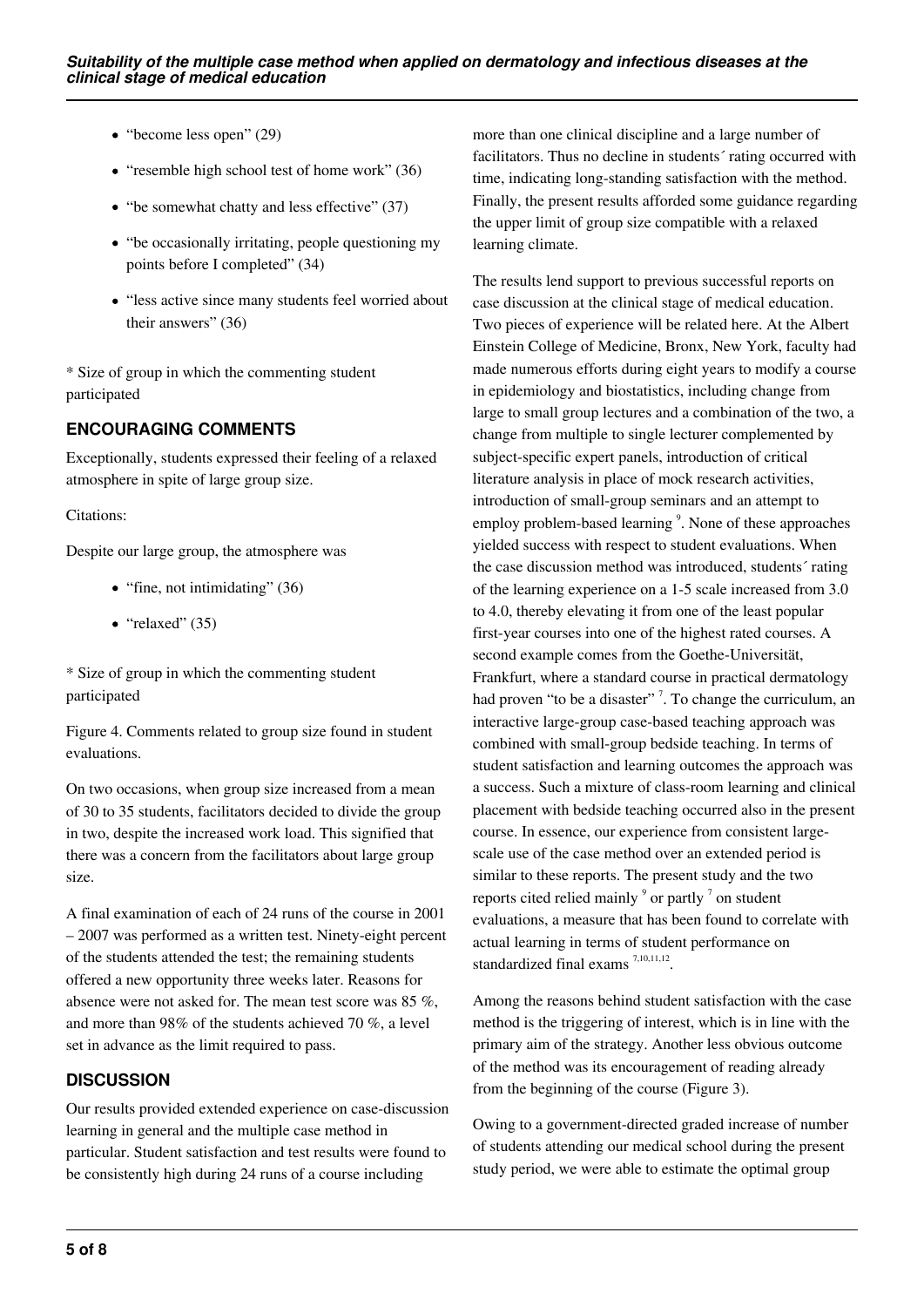size as perceived by students to afford a comfortable discussion climate. We believe that spontaneous negative comments in student course evaluations constitute an appropriate signal. At a student-group size of 18 - 25, no students commented on group size. This relates closely to a favourable student response to the case-discussion approach, when implemented in epidemiology and biostatistics for groups of  $20 - 24$  students<sup>9</sup>. During the first five years of implementation, the overall course evaluation score was around 4 on a  $1 - 5$  scale, and students' narrative comments reflected "excitement and satisfaction with the teaching method"  $\degree$ . In a dermatology course,  $40 - 60$  students were found to function well, although without comparison to other group sizes<sup>7</sup>. In that setting, however, two tutors were present to handle content and facilitation of the discussion, respectively.

In an extensive review of research on class size in higher education, large sizes were found to be detrimental for several reasons, including restricted opportunities for questions, passivity and inhibition of students´ cognitive growth, and a reduced overall course satisfaction with the learning experience <sup>13</sup>. However, few investigations defined more precisely what was meant by large. Usually, a size of 15 - 25 students is considered small and 50 or more considered large<sup>13</sup>. Since an increase from 15 to 50 students would considerably reduce the demand of personnel resources, the importance of more precise observations is necessary. When restricting our discussion groups to 33, less than 1 % of the students expressed any concern on group size. At sizes greater than 33, however, 5 % of the students spontaneously delivered negative comments and two facilitators chose to divide one group into two. We conclude that group size should not exceed  $25 - 33$  in case discussion according to the present approach. According to our experience, such a size will allow intense discussion yet remain small enough so that students feel free to talk and interact with both peers and the facilitator.

Several limitations of the present study are identified. One relates to the absence of comparison of the present lecturecase approach with a traditional lecture-based curriculum. Similar to the experience of Ochsendorf et al.<sup>7</sup>, however, a controlled comparison of the case-study teaching with the standard course was not found possible to pursue. The unified recommendation from a large body of our student evaluations has been to keep the present format intact, i.e., a combination of lectures and case-based discussions. A

second limitation relates to the lack of concurrent observations on varying group sizes. Students´ perception may vary from one decade to another. Moreover, the optimum group size was based purely on student perceptions, and, in wider application, would have to be balanced against other factors, such as educational needs and resources. Interviews with educators or semi-structured questionnaires could have been of benefit to further understand aspects related to group size. Thirdly, the present comparison of test results across different time periods might be questioned, due to possible differences among student groups and also because of a possible variation in difficulty of tests. This is a limitation which is less obvious in measurements of student satisfaction. Fourthly, this study was carried out at one institution. Other factors, especially cultural factors, may affect the optimum group size at other institutions in other countries.

In essence, the results of this study show that the casediscussion method, when applied in multiple case format on the clinical stage of medical education, is long-term persistent. Strong evidence of its effectiveness can be derived from student evaluations and consistent high learning outcomes. The suitability adds to previous experience  $67,8,9$  which, together form a basis for suggesting the method for a variety of courses at the clinical stage of medical education. When weighing student preferences against resources, the optimal size of a discussion group lead by one teacher seems to be within the interval of 25 to 33 participants.

#### **References**

1. Christenson CR: Teaching by the Case Method (Cambridge, MA, Harvard University Press), 1981. 2. Barnes LB, Christensen CR, Hansen AB: Teaching and the Case Method (Boston, MA, Harvard Business School Press), 1994. 3. Engelberg J: Complex medical case histories as portals to medical practice and integrative, scientific thought. Am J Physiol 1992; 263: S45- S54. 4. Tärnvik A: Revival of the case method: a way to retain student-centred learning in a post-PBL era. Med Teacher, 2007; 29: e32-e36. 5. Erskine J, Leenders MR, Maufette-Leenders LA: Teaching with cases (Ontario, Canada, Richard Ivey School of Business, The University of Western Ontario), 1998. 6. Bowe CM, Voss J, Aretz HT: Case method teaching: An effective approach to integrate the basic and clinical sciences in the preclinical curriculum. Med Teacher, 2009; 31: 834-841.

7. Ochsendorf FR, Boehncke W-H, Sommerlad M, Kaufmann R: Interactive large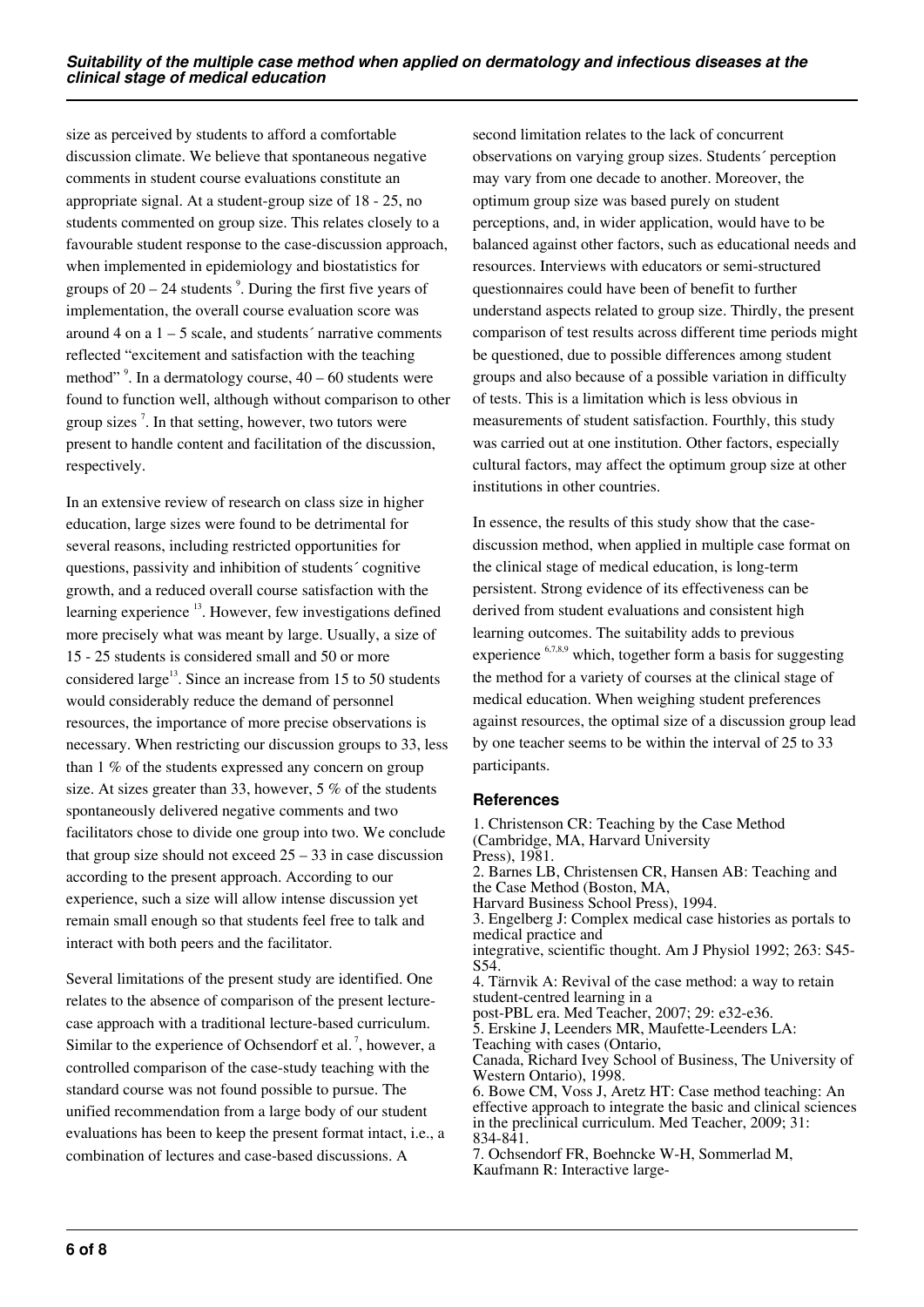group teaching in a dermatology course. Med Teacher, 2006; 28: 697-701.

8. Tärnvik A: Advantages of using the multiple case method at the clinical stage of

medical education. Med Teacher, 2002; 24: 396-401.

9. Marantz PR, Burton W, Steiner-Grossman P: Using the case-discussion method to

teach epidemiology and biostatistics. Acad Med, 2003; 78: 365-371.

10. Centra JA: Students ratings of instruction and their

relationship to student learning.

American Educational Research Journal, 1997; 14: 17-24.

11. Cohen PA: Student ratings of instruction and student achievement: A meta-analysis of

multisection validity studies. Review of Educational Research, 1981; 51: 281-309.

12. McCallum LW: A meta-analysis of course evaluation data and its use in the tenure

decision. Research in Higher Education, 1984; 21: 150-158.

13. Cuseo J: 2006. The empirical case against large class size: Adverse effects on the teaching, learning, and retention of first-year students. Online

www.brevard.edu/fyc/listserv/remarks/cuseoclassize.pdf accessed 29.01.2006